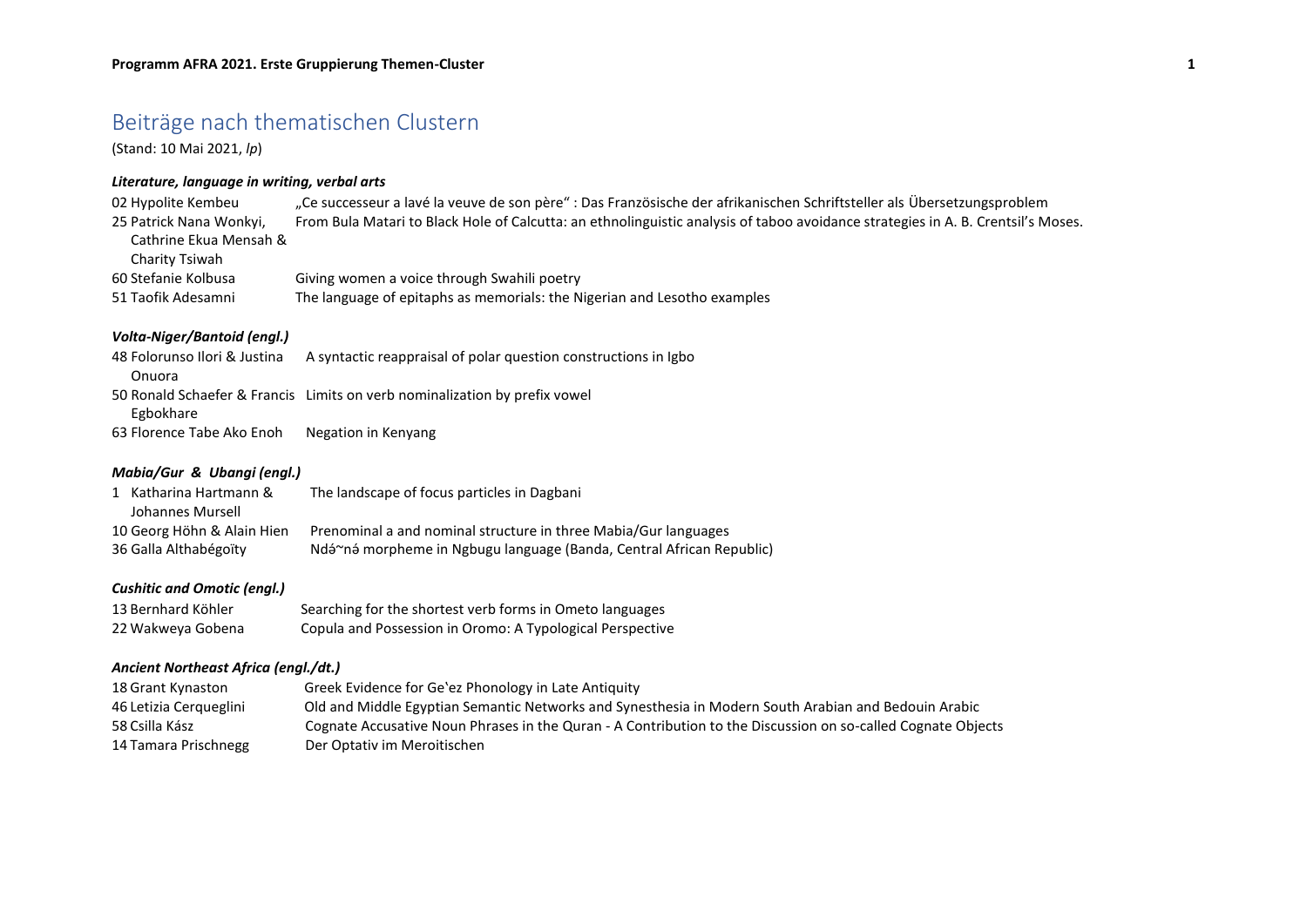#### **Programm AFRA 2021. Erste Gruppierung Themen-Cluster 2**

| Phonology (engl.)                                             |                                                                                                                                             |
|---------------------------------------------------------------|---------------------------------------------------------------------------------------------------------------------------------------------|
| Kügler & Natalie Boll-<br>Avetisyan                           | 7 Paul Okyere Omane, Frank Distinct rhythm profiles in Akan, Ewe, and Ghanaian English: Should traditional rhythm matrices be reconsidered? |
| 55 Frank Kügler                                               | Regressive [+ATR ] vowel harmony across word boundaries in Anum                                                                             |
| 61 Sabrina Bendjaballah &<br>David Le Gac                     | On Somali geminates                                                                                                                         |
| 44 Andargachew Getu<br>Gebeyehu                               | The phonology of Gwama                                                                                                                      |
| Bantu 1 (dt.)                                                 |                                                                                                                                             |
| 5 Heidrun Kröger                                              | Beobachtungen zu Possessiven des mosambikanischen Ngoni                                                                                     |
| 42Yuning Shen                                                 | Eine korpusbasierte genetische Sprachklassifikation der Ost-Bantusprachen: die Daten und die Normalisierung                                 |
| 62Holger Tröbs                                                | Betrachtungen zu thematischen Restriktionen bei lokaler Inversion im Swahili aus sprachvergleichender Bantu-Perspektive                     |
| Bantu 2 (engl.)                                               |                                                                                                                                             |
| 31Sebastian Dom, Malin<br>Petzell.<br>Leora Bar-el & Ponsiano | The noncausal-causal alternation in Luguru                                                                                                  |
| Kanijo                                                        |                                                                                                                                             |
| 40Deo Ngonyani & Yan Cong                                     | Swahili Passive and Stative Extensions and their Interaction with the Applicative                                                           |
| 49Emmanuella Ahishakiye                                       | The derivational morphology of perception verbs in Kirundi                                                                                  |
| 45 Makoto Furumoto                                            | The Kimakunduchi copula marked with a relative clause prefix                                                                                |
| Bantu 3 (engl.)                                               |                                                                                                                                             |
| 4 Lee J. Pratchett                                            | Respect*in*g African languages: towards a typology of pronominal honorification in African languages                                        |
| Makarevich                                                    | 11 Erika Just & Alena Witzlack- Variation on three levels - comparing two Bantu case studies of P indexing                                  |
| 52Hilde Gunnink                                               | The history of clicks in Nguni languages                                                                                                    |
| 12Mandy Lorenzen                                              | An investigation of backchannels in Luganda                                                                                                 |
| Nominal morphosyntax 1 (engl.)                                |                                                                                                                                             |

| 24 Friederike Vigeland | About big trees and small frogs - Adjectives in Longuda                                                             |
|------------------------|---------------------------------------------------------------------------------------------------------------------|
| 43 Guitang Guillaume,  | Microvariation in nominal plural marking in the Northern Masa group (Gizey, Masana and Musey)                       |
| Pierre Davounoumbi &   |                                                                                                                     |
| Ousmanou               |                                                                                                                     |
| 37 Jan Junglas         | The semantics and morphology of transnumeral nouns within Northeastern Africa's tripartite number marking languages |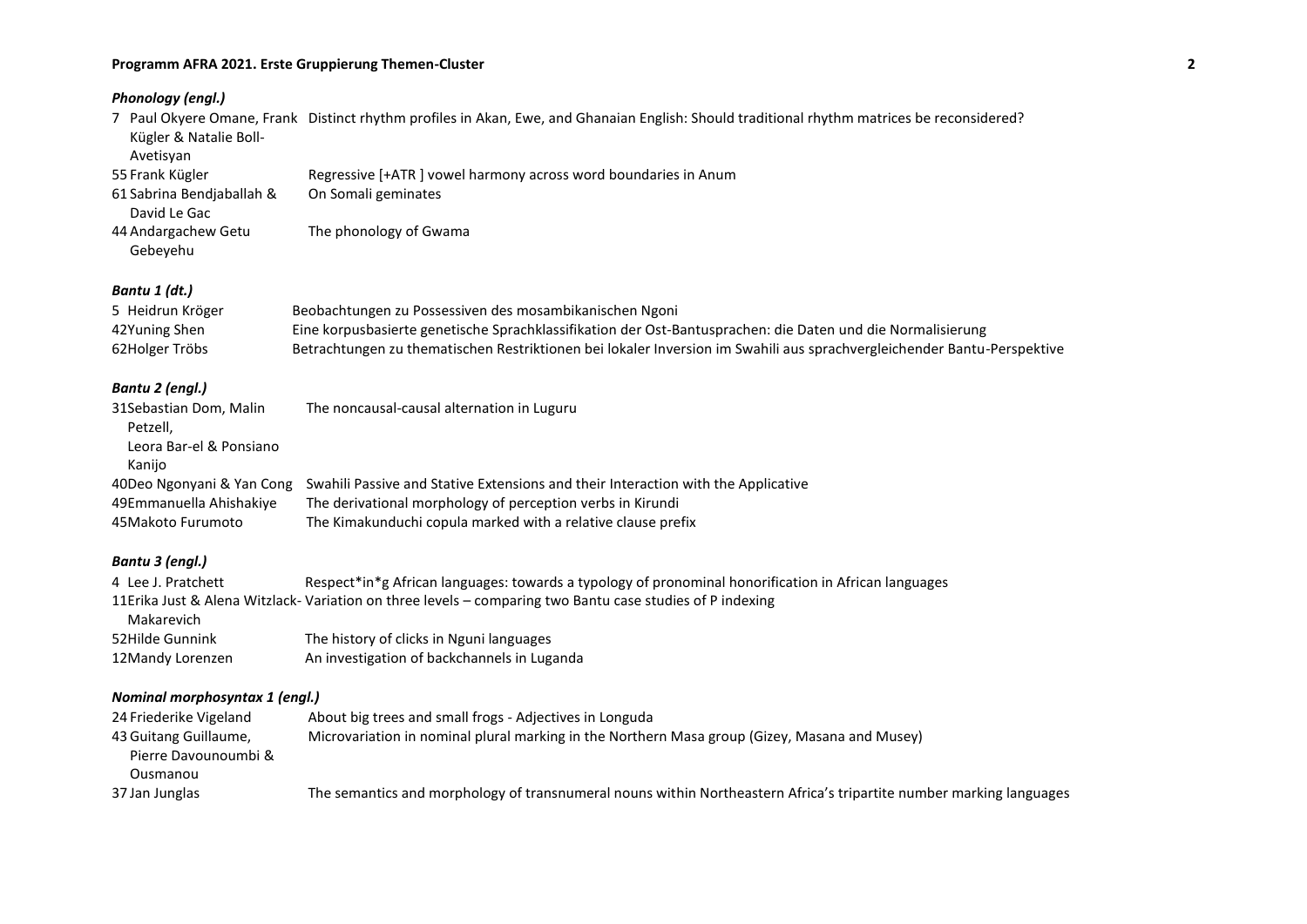| Nominal morphosyntax 2 (engl.)                                     |                                                                                                                                                                                                                                                                                                                       |  |
|--------------------------------------------------------------------|-----------------------------------------------------------------------------------------------------------------------------------------------------------------------------------------------------------------------------------------------------------------------------------------------------------------------|--|
| 57 Michael T. Angitso &<br><b>Roland Kießling</b>                  | 'Muscles of mussels' and 'hooks of bananas' - the (incipient) numeral classifier system of Ugare (Tivoid, Cameroon/Nigeria)                                                                                                                                                                                           |  |
| 8 Annemarie Verkerk &<br>Francesca Di Garbo                        | Animacy and the evolution of gender agreement systems: A study of Northwestern Bantu                                                                                                                                                                                                                                  |  |
| 59 Ines Fiedler                                                    | Diminutives in Niger-Congo nominal classification                                                                                                                                                                                                                                                                     |  |
| 41 Admire Phiri                                                    | Grammaticalisation and Tjwao nominal morphosyntax                                                                                                                                                                                                                                                                     |  |
| Lexikalische Typologie (dt./engl.)                                 |                                                                                                                                                                                                                                                                                                                       |  |
| 9 Pius Akumbu & Roland<br>Kießling                                 | The linguistic expression of anger in Babanki                                                                                                                                                                                                                                                                         |  |
| 34Roland Kießling                                                  | Unterwegs dahinknirschen - die Kategorie der begleitenden Fortbewegung und ihre Spuren im Datooga-Lexikon / Grating on<br>one's way thither - the associated locomotion category in the Datooga lexicon                                                                                                               |  |
| 39Esther Morgenthal &<br>Henning Schreiber                         | Materielle Kultur - Kognition - Sprache: Manding und Dogon Keramik-Traditionen aus kognitiver Perspektive                                                                                                                                                                                                             |  |
| Diskursstrategien (dt.)                                            |                                                                                                                                                                                                                                                                                                                       |  |
| 3 Jan Knipping, Nico<br>Nassenstein &<br>Maren Rüsch               | Zur Bedeutung von Tabu im Postkonflikt-Setting in Norduganda: Welche Einblicke bieten Konversation und Interaktion im<br>Acholi?                                                                                                                                                                                      |  |
| 6 Hanan Karam                                                      | 3arabizi - (Marokkanisches) Internet-Arabisch als transnationale Lösungsstrategie der Diaspora                                                                                                                                                                                                                        |  |
| Knowledge production (engl.)                                       |                                                                                                                                                                                                                                                                                                                       |  |
| 21 Samuel Beer<br>35 Deborah Wockelmann                            | Disciplining the archive: African history, John M. Weatherby's Soo data, and language archives<br>The coloniality of knowledge: Dismantling epistemological hegemony and recalibrating African Studies                                                                                                                |  |
| <b>Multilingualism (engl.)</b>                                     |                                                                                                                                                                                                                                                                                                                       |  |
| 16 Miriam Weidl<br>17 Miriam Weidl &<br>Samantha Goodchild         | Linguistic realities of rural, small-scale multilingualism and languaging practices: a case study in the Casamance, Senegal<br>Problematizing generations: changing perceptions of multilingualism                                                                                                                    |  |
| 19 Michał B. Paradowski<br>23 Gabriella Oliveira<br>47 Klaus Beyer | Transitions and translanguaging in South African classrooms: Challenges and chances<br>Multilingualism and language ecology: aspects of the Portuguese in contact with the African languages spoken in Angola<br>Motorcycle taxi drivers in Ngaoundéré, Cameroon: Marginal actors as source of linguistic innovation? |  |